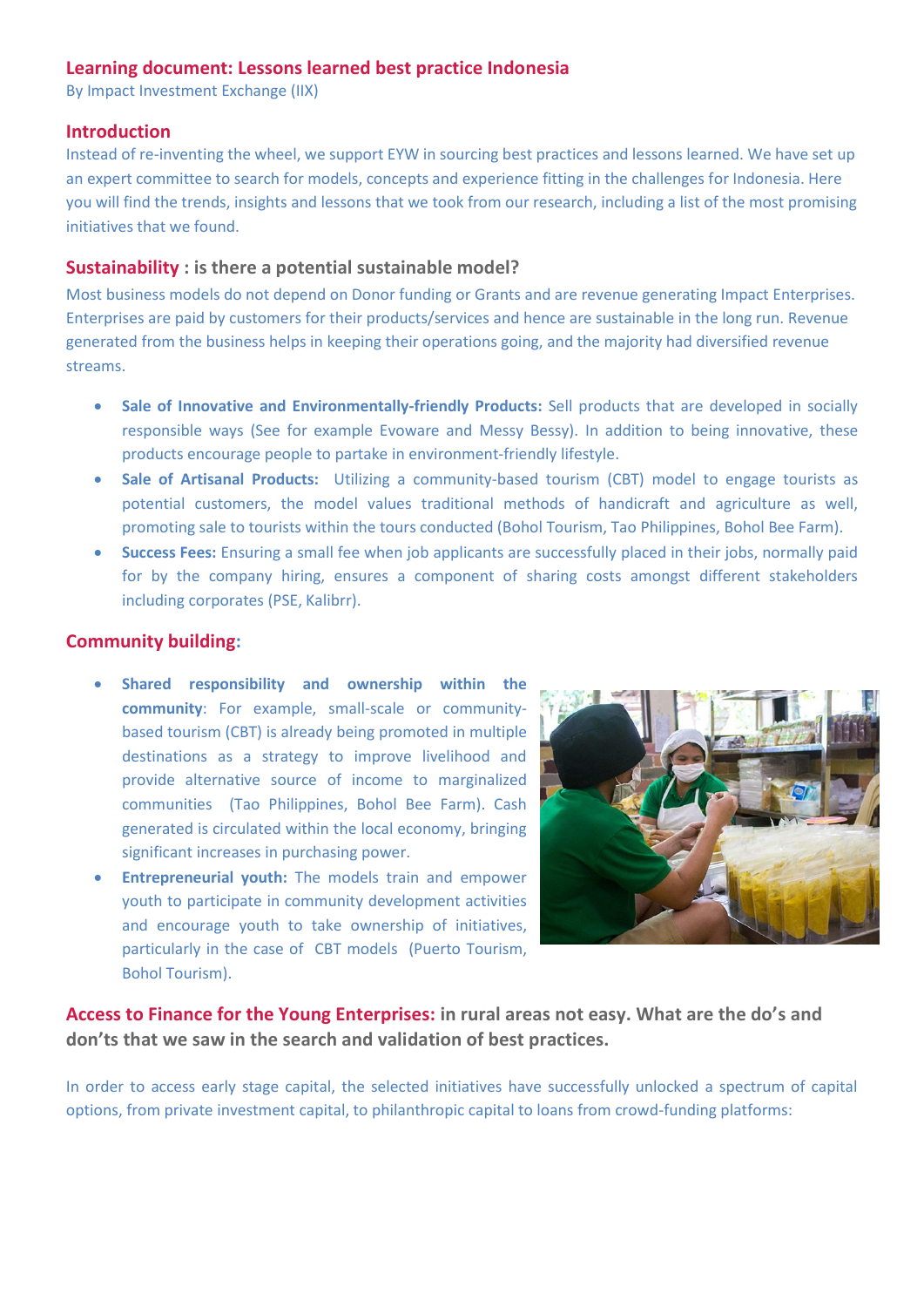- **Impact Investors:** There is a increasing number of impact-focused investors who are willing to provide the the capital required through the various stages of development of the initiatives till they become financially sustainable (Kalibrr, Messy Bessy).
- **Donation:** Through either bilateral agencies such as Japan International Cooperation Agency (JICA) in the wake of the devastation of a typhoon (Bohol Tourism), to corporate partnerships or individual donations campaigns focused on providing monthly or annual donations for support (PSE), the initiatives took different approaches to unlocking donations.
- **Loans:** Provision of start-up funds through soft loans and funding of costly infrastructural development is also a successful catalyst for the initiatives (Puerto Tourism). Predominantly, funding assistance is received from government agencies. In this case, the tourism board has also worked with individuals to set up enterprise models that can grow along side the additional support from tourism (Bohol Tourism). There has also been successful support from crowdfunding organizations such as Kiva and Lend-a-hand.

# **[Community Leadership](https://emotiveprogram.org/learnings-rural-hubs-rural-enterprises/community-leadership/)**: **ownership from communities or youth**

Having community engagement and ownership is the single-most important factor of success in implementing the models. Although this will take time and significant resources, building up confidence and ownership amongst key community stakeholders defines future success.

- **Engagement of the local community:** Engaging the local community without rushing through the process is critical to success. Allowing time to build up trust with the community through regular engagement is the only way. This should be done through regular engagement tot o educate and empower the community (eg. Tao).
- **Encourage respect**: Building up respect for local traditions and culture as well as for natural environment. A high degree of control and a significant proportion of the benefits must be in the hands of members of local communities (eg. Bohol tourism, Bohol Bee Farm). One of the key differences between Community Based Tourism and other forms of rural initiatives is the focus on empowering the local community to run their own tourism businesses.
- **Awareness and Training:** It is important to provide training to the community, more specifically to youth and women with the help of Government agencies and/or NGOs. Alongside providing basic services, education and awareness is necessary to engage the community and ensure long-term ownership (eg. TaO, Bohol Bee Farm).
- **Involving Government stakeholders:** In cases where Government is not the initiatior of the initiative, it is still critical to involve Government agencies in discussions to ensure that no future obstacles come up during the due course of running the initiative (eg. PSE, TaO). In cases where the Government is the initiatior (Puerto Tourism, Bohol Tourism), the initiatives should leverage the support as far as possible to deepen the community engagement.



• **Stage-wise handover:** In case where the community will take long-term ownership of the initiative (Puerto Tourism, Bohol Tourism), the management should only be handed over in an organized step-by-step manner to ensure that processes are still followed and quality is ensured.

**[Market Development:](https://emotiveprogram.org/learnings-rural-hubs-rural-enterprises/market-development/) how to create access to the market as start-up and try to scale up?**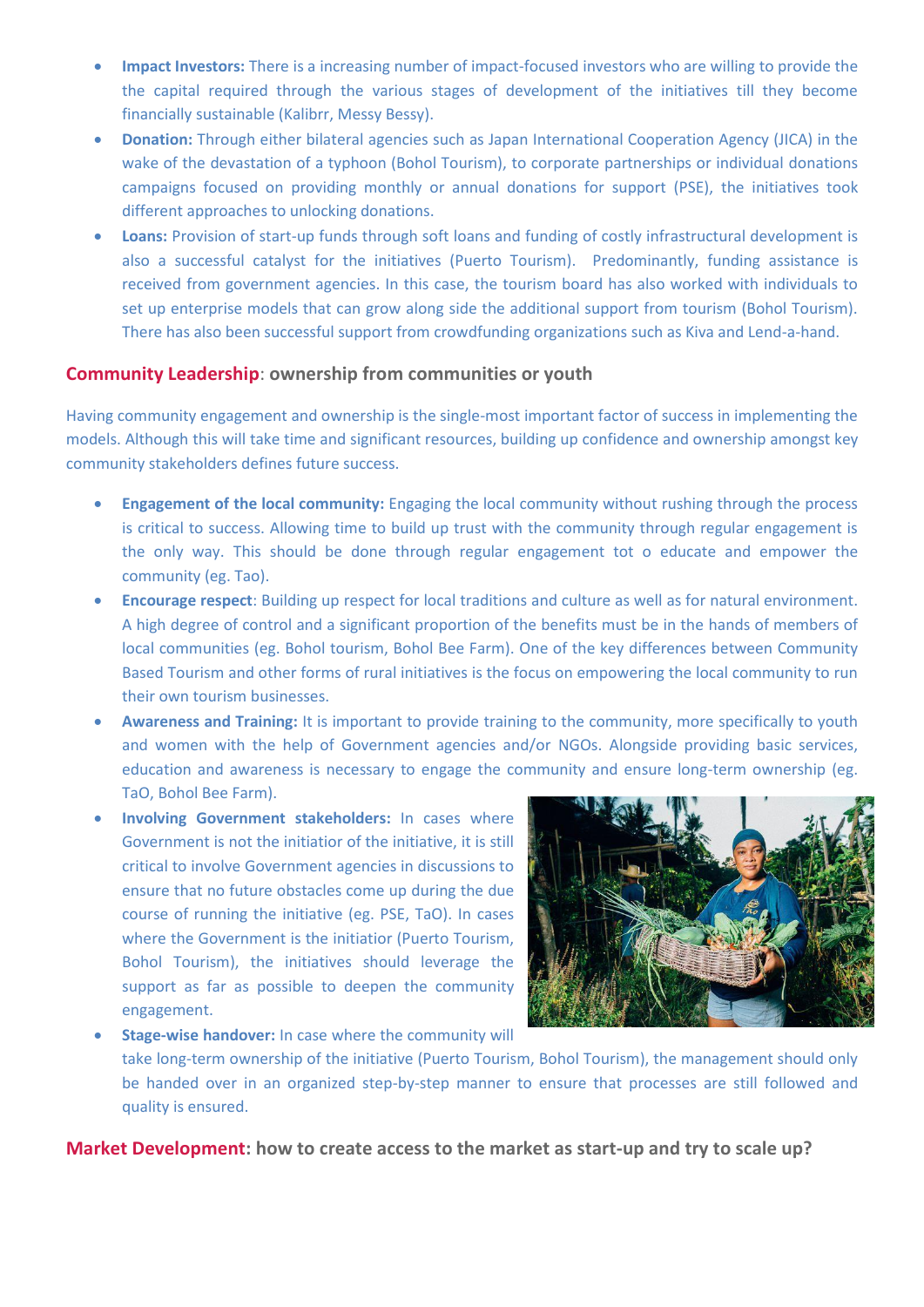- **External Support:** Presence of a strong NGO partner or government agencies working alongside that has a good knowledge of the industry will help the communities in a big way. (eg. Puerto Tourism, Bohol Tourism)
- **Online Marketplace/ Platform:** Utilizing technology as a base for an online marketplace or a platform has allowed the companies to access a much larger number of consumers or users than they would be able to in an exclusively brick-and-mortar model. (eg. Messy Bessy, Kalibrr)
- **Tackling business seasonality:** Community based tourism initiatives offers seasonal and limited opportunities for employment. Also, availability of land and resources is limited. Hence during offseasons, the community needs to identify other lines of businesses. Designing niche hand made products (eg. Bohol Bee Farm) or offering services that are less capital/resource intensive will be an effective strategy to tackle seasonality of businesses.
- **Uniqueness of products and services:** There is a need to develop innovative products and services that are not only appreciated by the local community but also are attractive to the export market (Evovare, Bohol Bee Farm)
- **Connecting with Private Sector:** Utilizing partnership models with corporate partners can alleviate pressure on sustainable cash flow for the businesses. The ideal case for this is where this would be mutually beneficial with the corporate partner, addressing a key concern area (Kalibrr).
- **Developing local markets:** Leveraging the recent and growing interest in local products and handicrafts, the companies have an opportunity to build up a local market for products from local artisans in the community (Bohol Tourism).
- **Utilizing Cooperatives:** Transferring ownership of the initiatives to a collective in the form of a cooperative typically ensures higher accountability and therefore higher quality of products (Puerto Tourism, Bohol Tourism).

**[Selection of the Right Entrepreneurs](https://emotiveprogram.org/learnings-rural-hubs-rural-enterprises/selection-right-youngsters-run-business/) to Run A Business: in rural areas youngsters are all in for enterprises just for surviving and not always on capacity.** 

- **Identify Skillsets:** Understanding the skills and mindset of youth is crucial to selecting those that would be in a strong position to run businesses. This should be based on a competency map that can be utilized to match competencies and mindset (eg. Kalibrr).
- **Competitions:** Conduct business plan competitions to identify entrepreneurs in the community. Focus on the attitude and approach taken by the entrepreneur rather than judging the idea per se.
- **Collaborate with institutions:** Work closely with schools and colleges in the community to identify talented youth. Conduct motivational talks/knowledge sharing sessions which helps in fostering entrepreneurial mindset within the student community.
- **Collaborate with companies:** Working closely with best in class training programs so as to set up the best courses for specialized training such as mechanics, hospitality or computers will support youth in being able to transition to business owners (eg. PSE).
- **Family involvement:** Involve the entire family so that youngsters in the family are motivated to participate



(eg. PSE). Encourage first generation entrepreneurs to share their stories and motivate others within the community.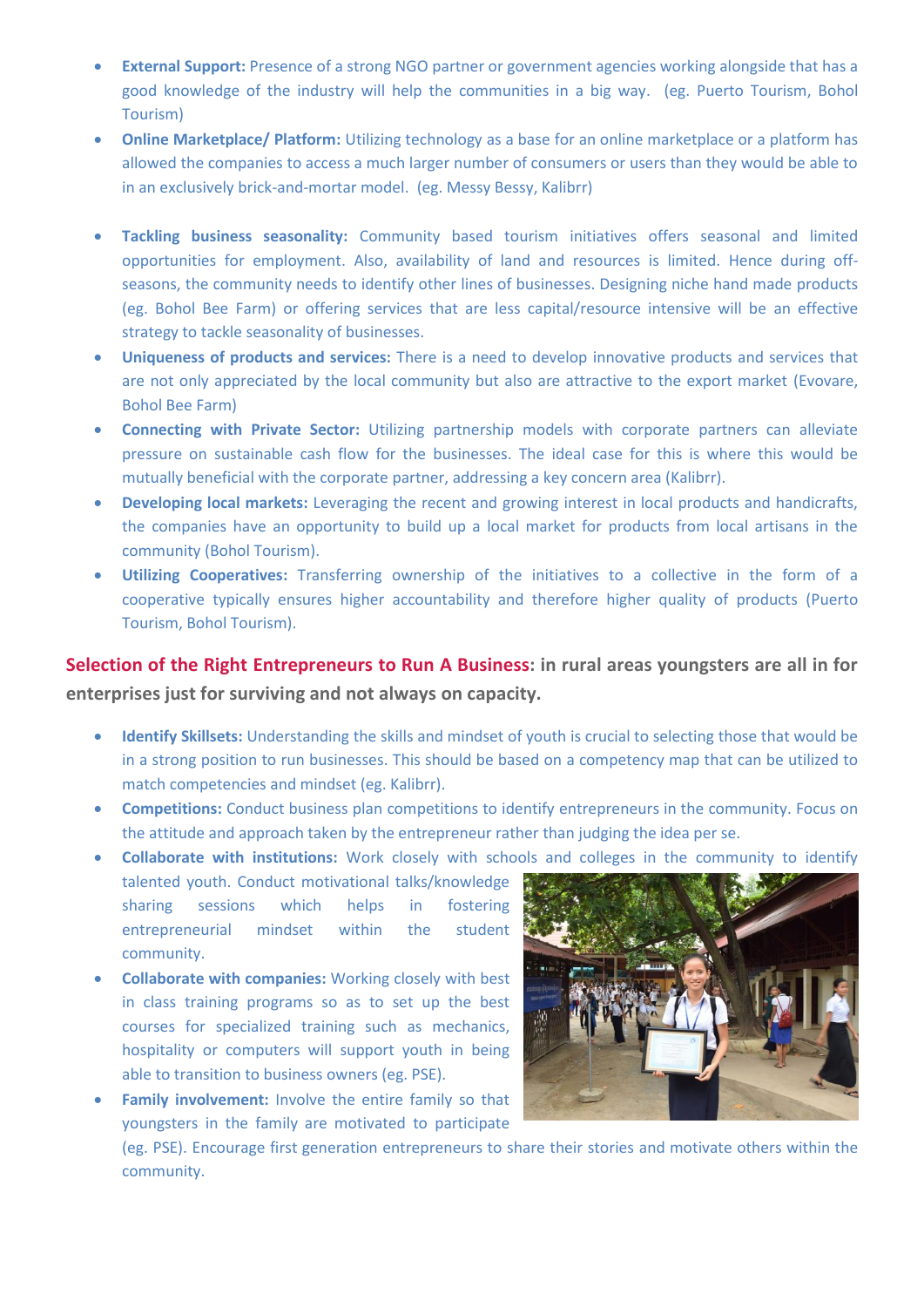# **[Inclusiveness of \(Young\) Women in Women Unfriendly Areas:](https://emotiveprogram.org/learnings-rural-hubs-rural-enterprises/inclusiveness-young-women-women-unfriendly-areas/) how to create safe space for women and deal with the overload of care work.**

- As most marginal areas are dominated by women and unemployed young people, the jobs created should be able to accommodate women and young people's skills. This is when the benefits to the community as a whole would be significant. Local women earn an additional income from the Tao project by engaging in sustainable and culturally appropriate work for women. Women need to be trained and encouraged to take ownership of initiatives.
- **Empower women with financial access:** Many of the women who expressed interest to put up small tourism businesses are being hindered by lack of credit access.

# **[Fruitful Mentor System:](https://emotiveprogram.org/learnings-rural-hubs-rural-enterprises/fruitful-mentor-system/) in rural; settings mentors are not always available or very busy. What can we learn on mentor systems?**

- **Local Mentors:** Residents of rural communities are often lacking appropriate skills and knowledge to manage sustainable initiatives on their own. Hence having local mentors guide the communities will be useful tool to develop sustainable businesses. Mentorship aids in connecting like-minded people.
- **Engage advisors/Mentors from other locations:** Motivate community participants by showcasing successful implementations in other locations with the help of experts from that region. Invite them for informal chats with the communities.
- **Coaching/Training** from existing entrepreneurs regarding valuable lessons learnt. Aspiring entrepreneurs can be guided by one-on-one mentoring from them.

**[Smart Models / Tools for Young Enterprises:](https://emotiveprogram.org/learnings-rural-hubs-rural-enterprises/smart-models-tools-young-enterprises/) are there specific tools which are fruitful, why and how.** 

- **Skill building and vocational training:** Gather interest of youth and entrepreneurs in areas where they see value. Think of projects/initiatives that significantly improve the wage-earning ability of youth (eg. Kalibrr).
- **Technology:** Use models linked to technology to help accelerate learning in rural communities. Use resources from tech-savvy youth who may help in educating others. Encourage peer-to-peer learning within in the communities.



• **Innovative solutions:** Design projects to match resources available with the needs in the market and come out with innovative product/services solutions.

**[On Rural Hub-Making/](https://emotiveprogram.org/learnings-rural-hubs-rural-enterprises/rural-hub-making/) community space creation: how to create the right linkages? How to make I sustainable? How to make it attractive for young people and for corporate sector, local government and universities?**

- **Decentralized approach to business operation**: With the local people and their leadership at the heart of decision-making, they are regarded as the primary beneficiaries of the initiatives. Through this set up, the community is ensured of direct benefits in every project activity. (Eg. Tao)
- **Susceptibility to local politics:** While rural initiatives may be vulnerable to local politics, it is noteworthy that aggregating the right set of people for initiatives with a sense of community and co-ownership will yield in successful project execution.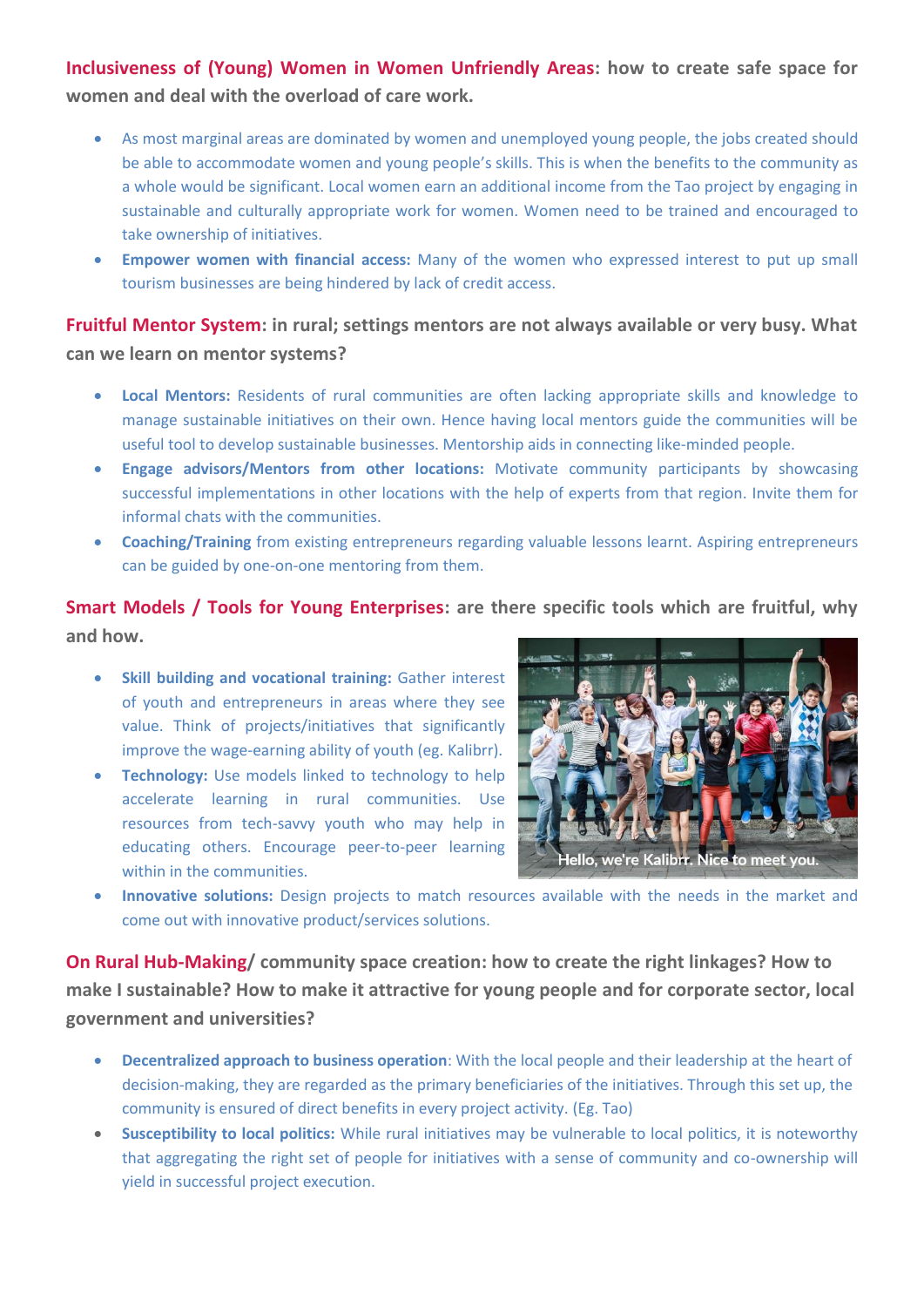# **[Most Promising Initiatives;](https://emotiveprogram.org/learnings-rural-hubs-rural-enterprises/most-promising-initiatives/)**

## **Tao Philippines**

## Website: [https://www.taophilippines.com](https://www.taophilippines.com/)

Contact info: eddie@taophilippines.com

TaO aims to offer an encouraging and empowering experience to use inherent island skills to offer travelers a personal insight into life in a tropical archipelago. TaO believes in a new social movement, a progress that accounts for a positive return to society. Through research, education and examples, the Tao community aims to prove that there are many ways in which every Filipino can benefit and share in the opportunities that tourism brings.

#### **Evovare**

Website: http://www.evoware.id

Contact info: nory.evoware@gmail.com

Manufactures eco- friendly, biodegradable or even edible seaweed packaging products that can even be eaten. Seaweed is used as raw material.

### **Bohol Bee Farm**

Website: https://www.boholbeefarm.com/

Contact info: vicky.beefarm@gmail.com

Established in 2002, the business and hotel focuses on in-house production and community development.

#### **Bohol Tourism**

Website: http://www.boholtourismph.com/

Contact info: boholtourismoffice@yahoo.com

Varirty of "Experience Tours" organized in the province of Bohol. The official tourism authorities tie up with certain communities/cooperative societies in the region and organize the tours.

# **PSE**

Website: https://psecambodia.wordpress.com/about/

Contact info: contact-kh@pse.ngo

Provides underprivileged and vulnerable children with a path to employment and economic wellbeing by taking care of basic human needs such as nutrition, shelter, healthcare and vocational training. PSE runs 3 schools - Hospitality and Tourism, Business and Technology, as well as vocational training centers for mechanics, plumbing, electricians and hospitality.

#### **Puerto Tourism**

Website: http://tourism.puertoprincesa.ph/

Contact info: puertoturismo@yahoo.com